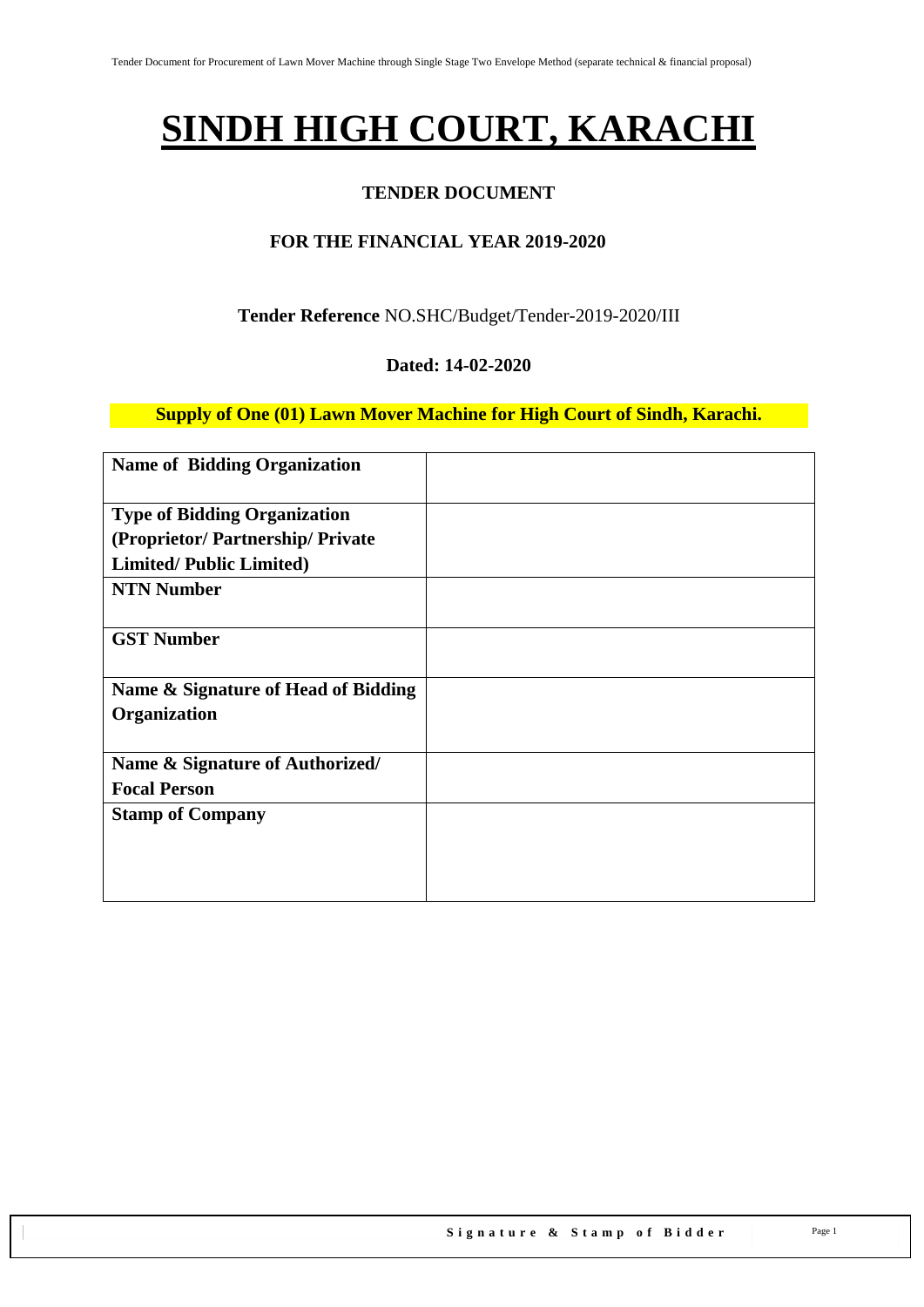#### **Contents**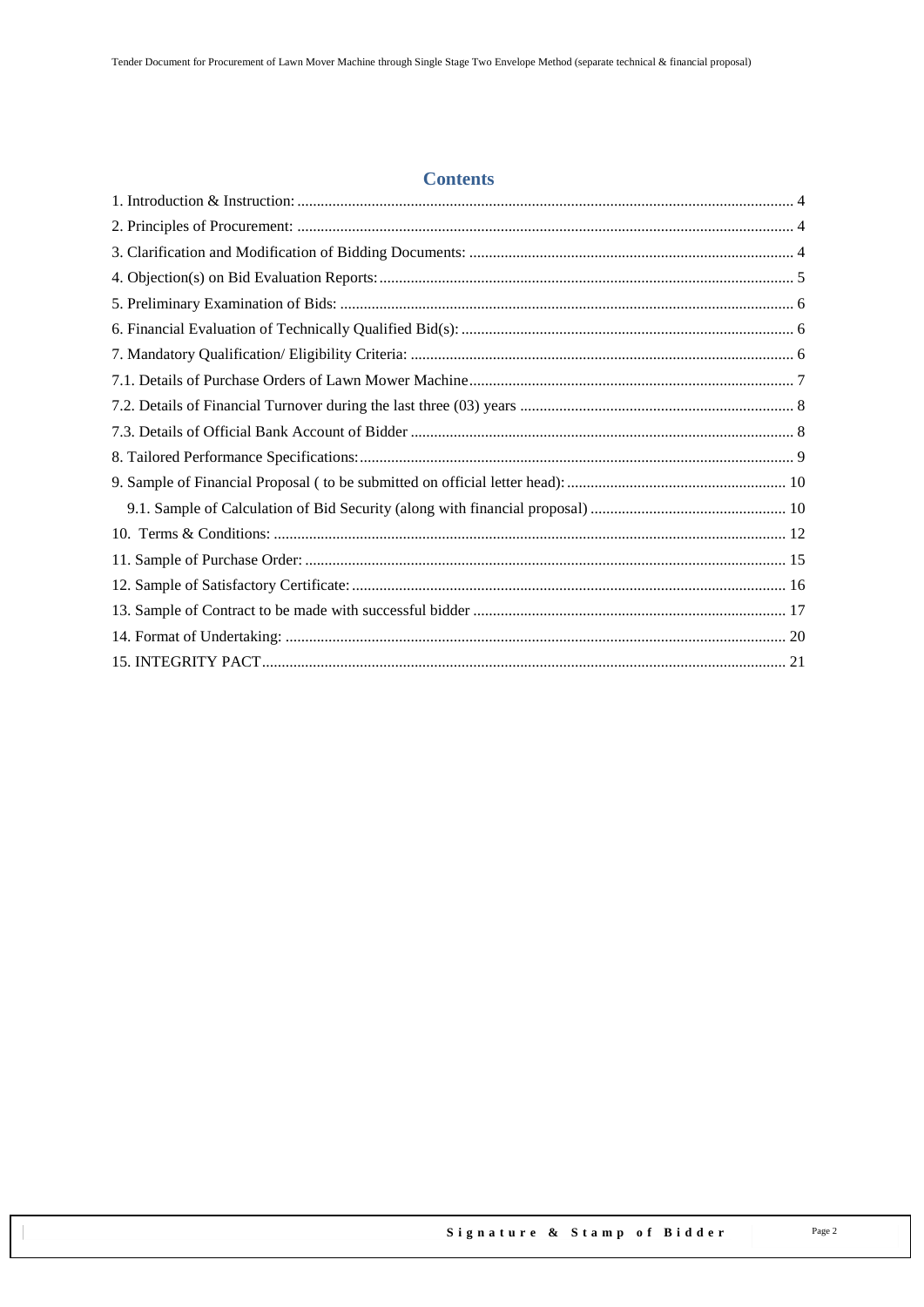Tender Document for Procurement of Lawn Mover Machine through Single Stage Two Envelope Method (separate technical & financial proposal)

Tender Reference No. \_\_\_\_\_\_\_\_\_\_\_\_\_ Dated\_\_\_\_\_\_\_\_\_\_\_\_\_\_

**To,** 

**The Learned Registrar, Sindh High Court, Karachi.**

Respected Sir,

We, the undersigned, offer to provide our services for **"Supply of one (01) Lawn Mower Machine for High Court of Sindh, Karachi"**, as a Bid, sealed in an envelope. Mr. \_\_\_\_\_\_\_\_\_\_\_\_\_\_\_\_\_\_\_ holding CNIC No. \_\_\_\_\_\_\_\_\_\_\_\_\_\_\_\_\_\_\_ has been authorized to attend the Bid Meetings on behalf of our organization.

We understand that Sindh High Court is not bound to accept any Proposal you receive and reserves the right to accept or reject any offer and to annul the bidding process and reject all proposals without assigning any reason or having to owe any explanation whatsoever.

The decision of Purchase Committee shall be final and cannot be challenged on any ground at any forum and the Purchase Committee will not be liable for any loss or damage to any party acting in reliance thereon. Sincerely,

**Name: Designation: Name of Company Dated:**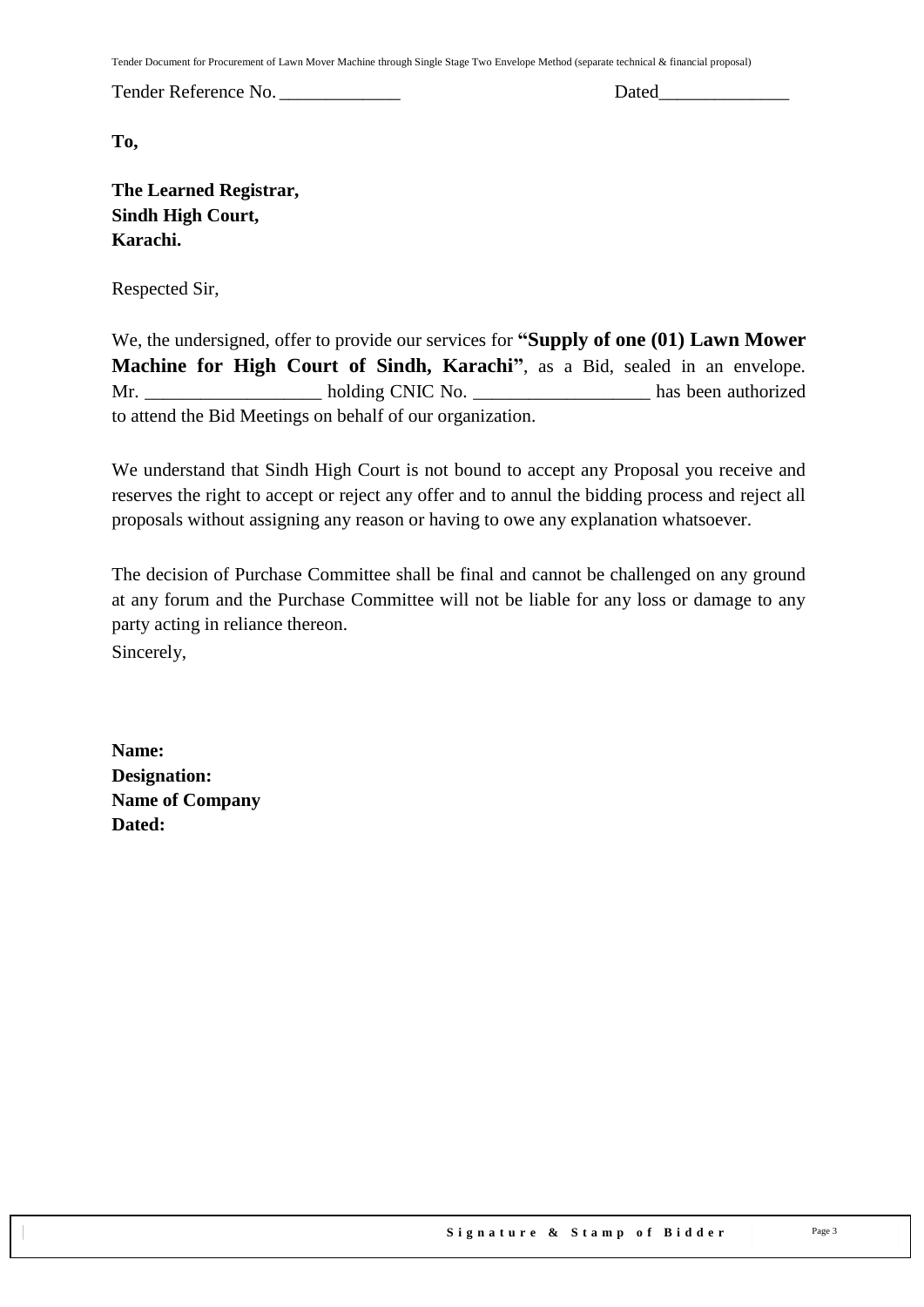# <span id="page-3-0"></span>**1. Introduction & Instruction:**

Dear Tenderer:

The **SINDH HIGH COURT (SHC)** is the highest judicial institution of the province of [Sindh.](https://en.wikipedia.org/wiki/Sindh) We are interested to **purchase one (01) Lawn Mower Machine for High Court of Sindh, Karachi** on item wise basis, as mentioned in tender document, from your esteemed firm / agency in transparent manner. SHC reserves the right to increase/ decrease the quantities as per requirement in the light of availability of funds, as per rules.

| <b>Description</b>    | Date & time               | of $\vert$ Date & time of Opening                           |
|-----------------------|---------------------------|-------------------------------------------------------------|
|                       | <b>Submission of Bids</b> | of Bids                                                     |
| Re-Tender:            |                           | $3^{rd}$ March, 2020 at 10:30 $3^{rd}$ March, 2020 at 11:00 |
| Supply of lawn Mover  | a.m.                      | a.m.                                                        |
| Machine (Self Driven) |                           |                                                             |
| (UK/ USA/ EUROPEAN or |                           |                                                             |
| equivalent standard)  |                           |                                                             |

## <span id="page-3-1"></span>**2. Principles of Procurement:**

 Sindh High Court ensures that procurements are conducted in a *fair and transparent manner* and the object of procurement brings value for money to this Court. Hence, bidders are directed to provide soft copies of scanned tender documents, tax registration certificates, purchase orders, bank maintenance certificate, financial statements and undertaking. All such documents should be merged in one (01) PDF FILE for uploading on the concerned.

## <span id="page-3-2"></span>**3. Clarification and Modification of Bidding Documents:**

Bidding Document has been prepared by Procurement Committee as per rules. Clarifications (if any) for contents of bidding documents may be sent to the Procurement Committee through Registrar, High Court in writing, at least five calendar days prior to the date of opening of bid. Clarification in response to a query shall be uploaded on the official website of Sindh High Court. All bidders are advised to visit the website of Sindh High Court for keeping them updated.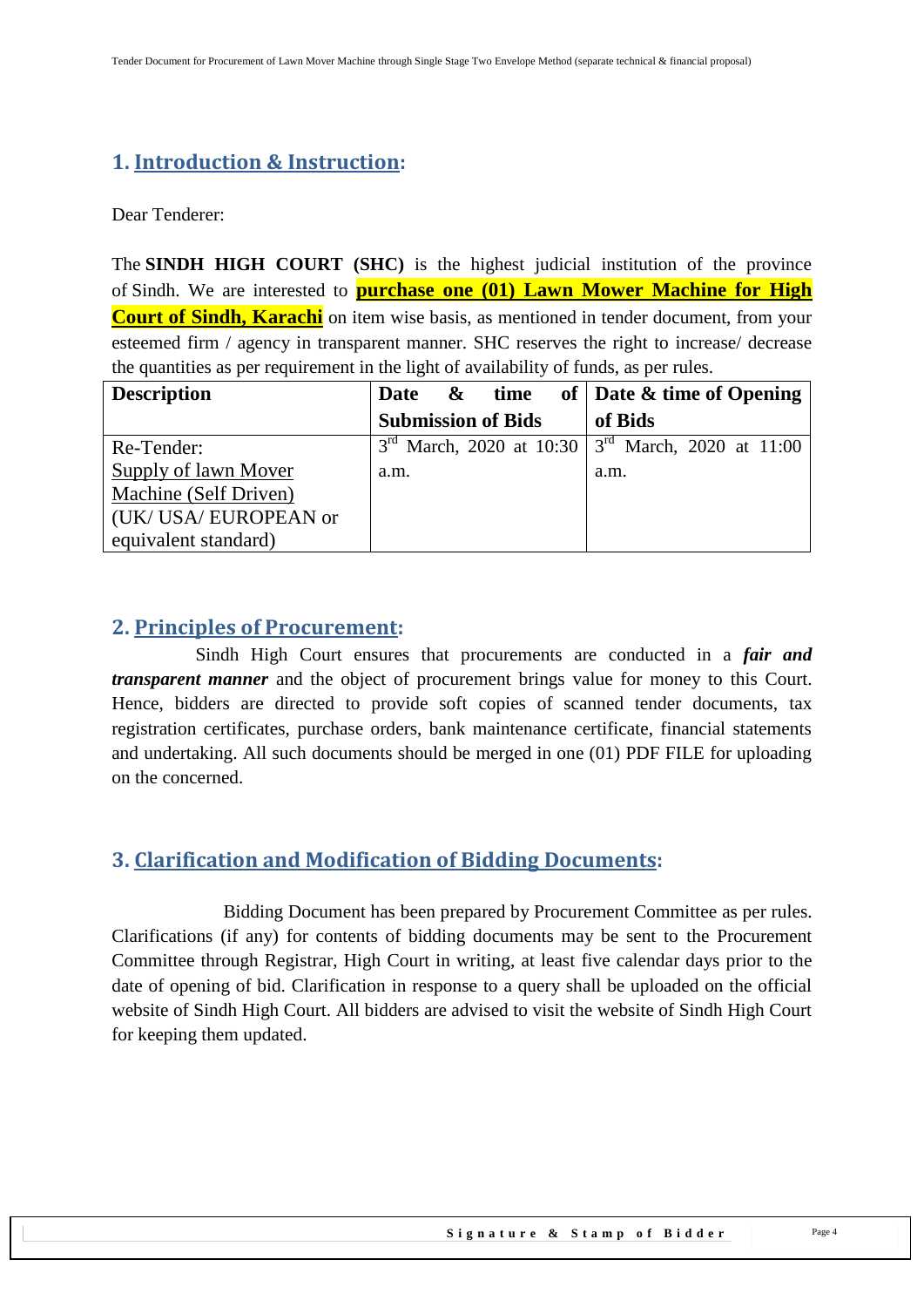It is stated that contents of bidding documents have been carefully read  $\&$ understood. All queries have been properly answered by the concerned Officers of Sindh High Court well before in time. We do not have any objections on the contents of the biding documents.

| Name:               |  |
|---------------------|--|
|                     |  |
| <b>Designation:</b> |  |
|                     |  |
| Signature & stamp   |  |
|                     |  |

# <span id="page-4-0"></span>**4. Objection(s) on Bid Evaluation Reports:**

 Bid Receiving Time Sheet, Bid Attendance Sheet, Eligibility Criteria Report, Technical Bid Evaluation Report and Financial Bid Evaluation Report shall be uploaded on the official website of High Court of Sindh. Objection(s) if any should be submitted within THREE (03) calendar days of uploading of reports. Thereafter, no objection shall be entertained.

It is undertaken that it is our responsibility to download the above mentioned bid reports from the official website of Sindh High Court. It is also undertaken that objection (s) if any will be submitted within THREE (03) calendar days of uploading of reports and we will not submit any objection after the lapse of time.

| <b>Name</b>        |  |
|--------------------|--|
| <b>Designation</b> |  |
| <b>Cell Number</b> |  |
|                    |  |
| Signature & stamp  |  |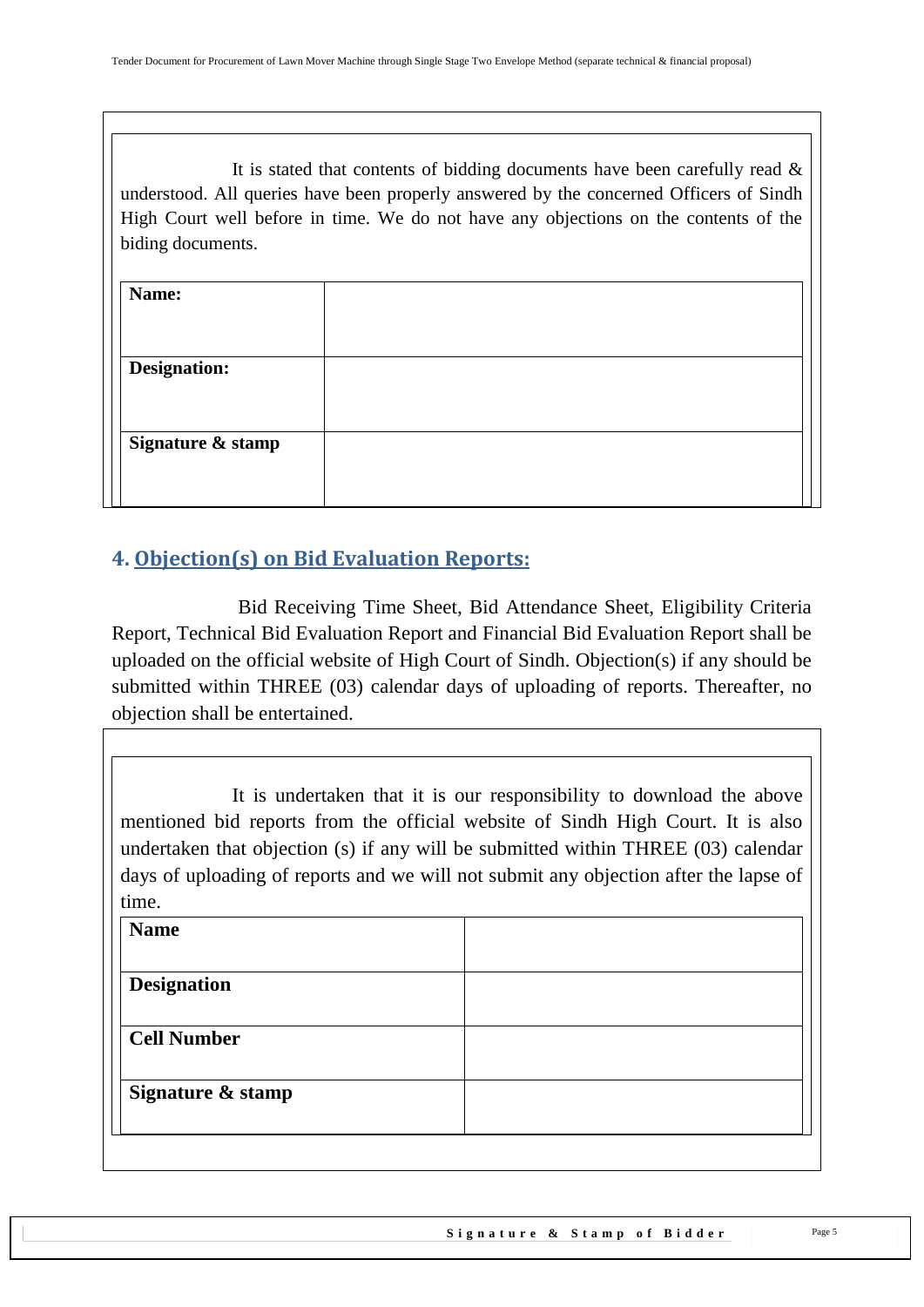# <span id="page-5-0"></span>**5. Preliminary Examination of Bids:**

 Procurement Committee as mentioned above shall examine the bids to confirm that all required documents (soft & hard copies) and specifications/ technical documentation requested in bidding documents have been provided, and to determine the completeness of each document submitted. If any of the required documents or information is missing, the bid shall be rejected. Further, Sindh High Court shall examine the Bid to confirm that all terms and conditions specified in the bidding documents have been accepted by the Bidder without any material deviation or reservation.

# <span id="page-5-1"></span>**6. Financial Evaluation of Technically Qualified Bid(s):**

 **Financial Evaluation of technically qualified Bid (s) shall be done on the basis of unit price without GST**. All government taxes shall be applicable as per rules. Tender may be awarded to the lowest technically bidder (s) subject to fulfillment of all the terms & conditions of bidding documents and specifications/ requirements of Sindh High Court as mentioned in bidding documents.

| S.No.          | <b>Eligibility Criteria</b>                                            | Flag          |
|----------------|------------------------------------------------------------------------|---------------|
| 1              | <b>Profile</b> of company/firm                                         | <b>Flag-A</b> |
| $\overline{2}$ | Complete filled, signed & stamped Tender Document                      | Flag-B        |
| 3              | <b>Relevant Tax Registration Certificates</b>                          | Flag-C        |
| $\overline{4}$ | <b>Minimum Experience of at least three (03) years</b>                 | Flag-D        |
| 5              | Copies of <b>at least SIX (06) Purchase Orders</b> of Lawn Mower       | Flag-E        |
|                | Machine during the last three years. TWO $(02)$ for each year is       |               |
|                | mandatory.                                                             |               |
| 6              | <b>Undertaking</b> on judicial stamp paper that firm has never been    | Flag-F        |
|                | blacklisted by any government semi government, autonomous and          |               |
|                | stated owned organization.                                             |               |
| $\overline{7}$ | Average Financial turnover of at least <b>Rs. 2 million</b> per annum  | Flag-G        |
|                | during the last three years. (authenticated financial statements are   |               |
|                | required)                                                              |               |
| 8              | <b>Bank Maintenance Certificate</b>                                    | <b>Flag-H</b> |
| 9              | Good Financial Position of firm                                        | <b>Flag-I</b> |
|                | (Minimum Rs. 800,000/- current balance is required)                    |               |
|                | Last Six months Bank Statement upto 29 <sup>th</sup> February, 2020 is |               |
|                | required                                                               |               |
| 10             | Experience of at least THREE (03) Years                                | Flag-J        |

# <span id="page-5-2"></span>**7. Mandatory Qualification/ Eligibility Criteria:**

All documents must be placed in the sequence and flagged as mentioned above.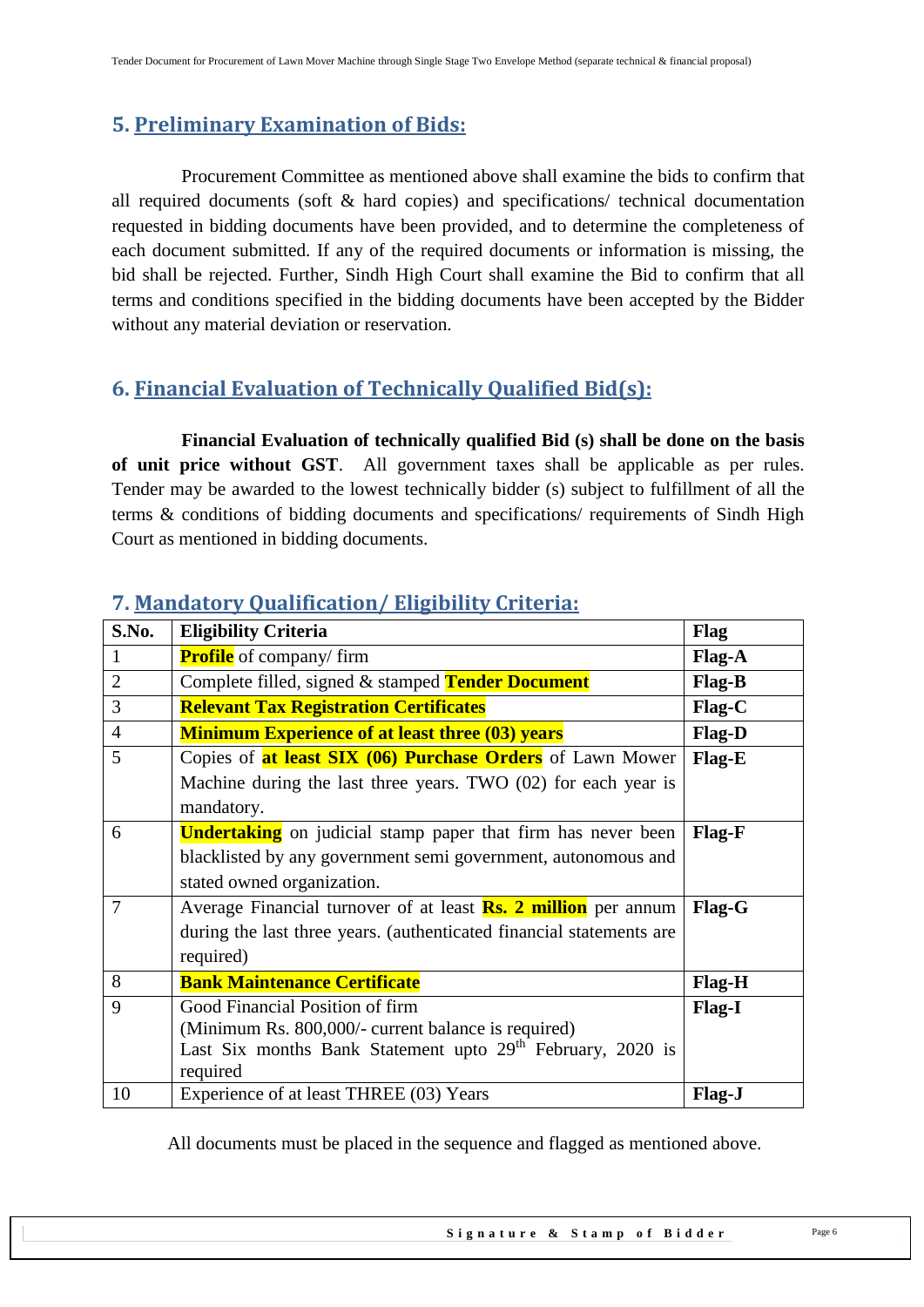It is undertaken that I have provided soft and hard copies of the above mentioned documents. It is understood that Sindh High Court reserves the right to reject our bid/ disqualify us in case of non-availability of the above mentioned documents and decision of Sindh High Court shall be final.

#### <span id="page-6-0"></span>**7.1. Details of Purchase Orders of Lawn Mower Machine**

| S.No           | Purchase Order issued Purchase |                 | <b>Date</b>     | of Details |
|----------------|--------------------------------|-----------------|-----------------|------------|
|                | by                             | <b>Order No</b> | <b>Purchase</b> |            |
|                | (Name of Organization)         |                 | Order           |            |
| $\mathbf{1}$   |                                |                 | $-$ - $-$ -2017 |            |
|                |                                |                 |                 |            |
| $\overline{2}$ |                                |                 | $-2017$         |            |
|                |                                |                 |                 |            |
| $\overline{3}$ |                                |                 | $-2018$         |            |
|                |                                |                 |                 |            |
| $\overline{4}$ |                                |                 | $-2018$         |            |
|                |                                |                 |                 |            |
| $\overline{5}$ |                                |                 | $-2019$         |            |
|                |                                |                 |                 |            |
| 6              |                                |                 | $-2019$         |            |
|                |                                |                 |                 |            |
| $\overline{7}$ |                                |                 | $-2020$         |            |
|                |                                |                 |                 |            |
| $\,8\,$        |                                |                 | $-2020$         |            |
|                |                                |                 |                 |            |
| 9              |                                |                 |                 |            |
|                |                                |                 |                 |            |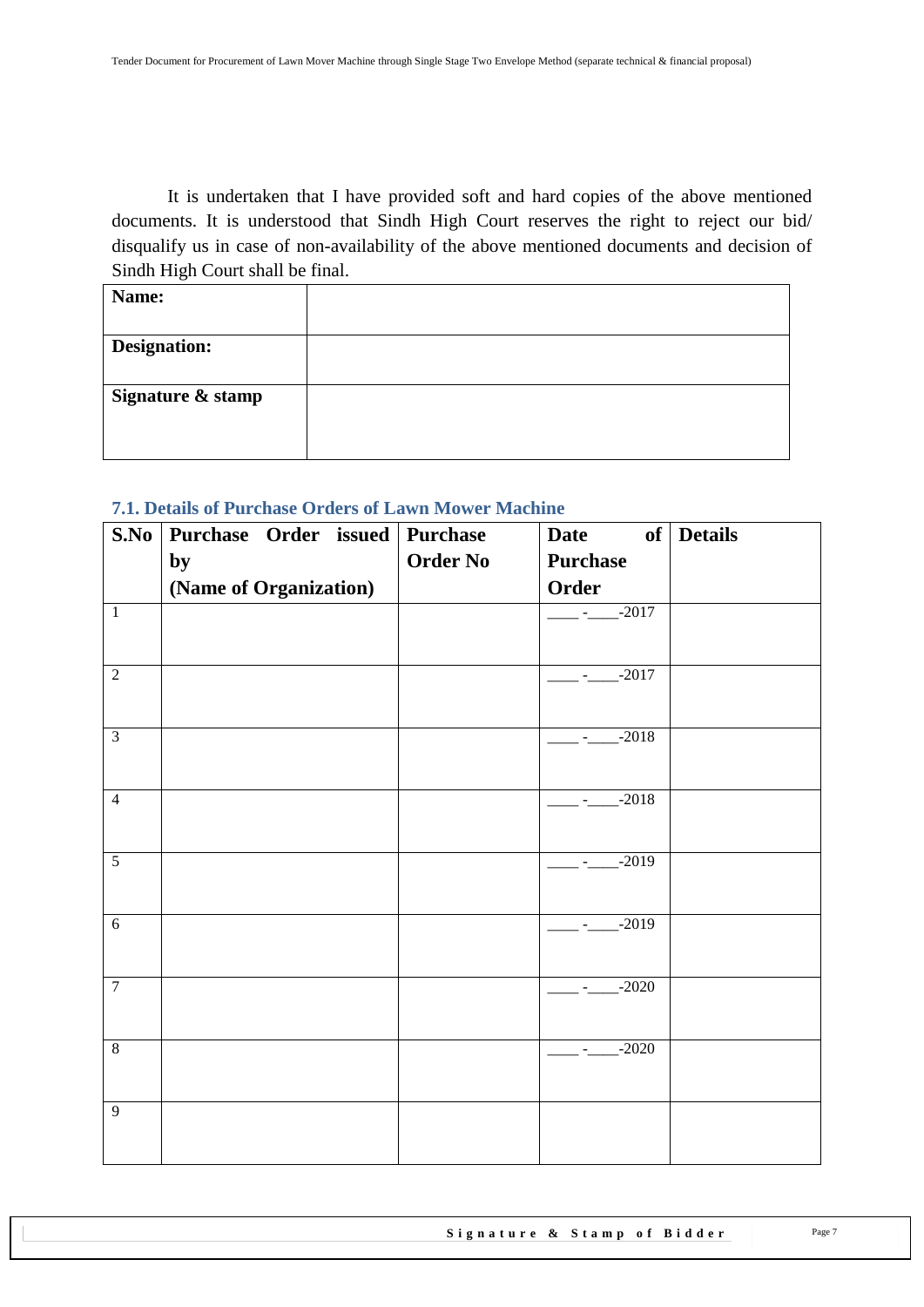## <span id="page-7-0"></span>**7.2. Details of Financial Turnover during the last three (03) years**

| S.No           | <b>Financial Year</b> | Turnover/Sales (Rs.) |
|----------------|-----------------------|----------------------|
| $\mathbf{1}$   | 2017                  |                      |
|                |                       |                      |
|                |                       |                      |
| $\overline{2}$ | 2018                  |                      |
|                |                       |                      |
|                |                       |                      |
|                | 2019                  |                      |
| 3              |                       |                      |
|                |                       |                      |

#### <span id="page-7-1"></span>**7.3. Details of Official Bank Account of Bidder**

| <b>Name of Bank</b>        |  |
|----------------------------|--|
|                            |  |
| <b>Branch Code</b>         |  |
| <b>Address of Bank</b>     |  |
| <b>Bank Account Number</b> |  |
| <b>Available Balance</b>   |  |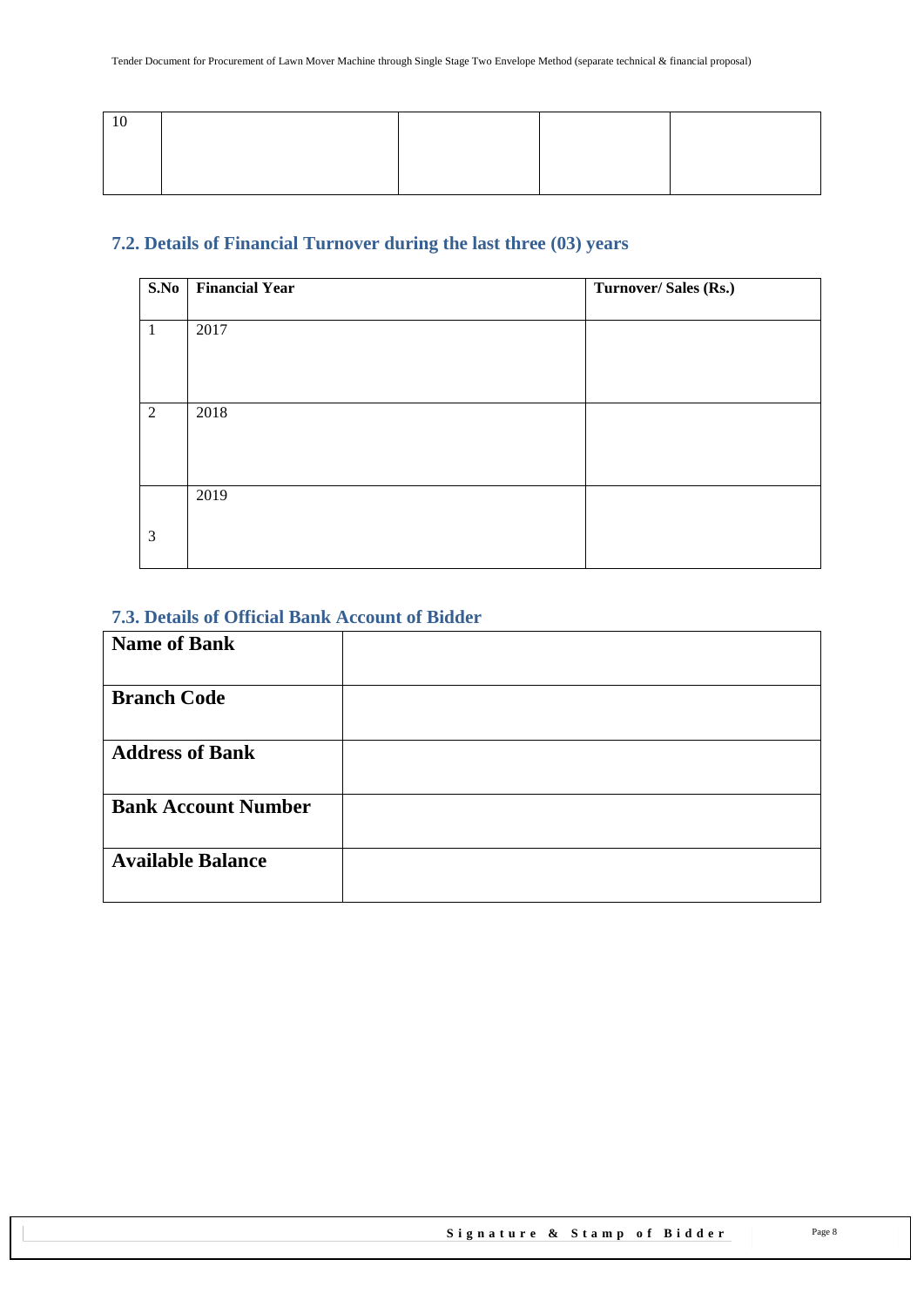## <span id="page-8-0"></span>**8. Tailored Performance Specifications:**

Following Tailored Performance specifications describes only the essential performance requirements of Sindh High Court. Bidders are encouraged to establish the best way to achieve them by using their full expertise and innovation to offer the best available Lawn Mover Machine as per following performance specifications.

| <b>Desired Performance specifications of SHC</b>                                                                                                                                                                                                                     | <b>Specifications of Lawn</b><br><b>Mover Machine offered by</b> |
|----------------------------------------------------------------------------------------------------------------------------------------------------------------------------------------------------------------------------------------------------------------------|------------------------------------------------------------------|
|                                                                                                                                                                                                                                                                      | <b>Bidder</b>                                                    |
| <b>Country of Origin:</b>                                                                                                                                                                                                                                            |                                                                  |
| UK/ USA/ European or equivalent standard                                                                                                                                                                                                                             |                                                                  |
| Usage:                                                                                                                                                                                                                                                               |                                                                  |
| Self-Driven Lawn Mover Machine is required for<br>Lawns of High Court of Sindh. Lawn. It should have<br>been designed to make quick work of grooming<br>grass, leaving more free time for the Operator/<br>Gardner.<br>Should have been designed for medium to large |                                                                  |
| garden/lawns.                                                                                                                                                                                                                                                        |                                                                  |
| <b>Engine:</b>                                                                                                                                                                                                                                                       |                                                                  |
| Heavy Power Honda Engine or imported/equivalent<br>standard.                                                                                                                                                                                                         |                                                                  |
| <b>Fuel:</b>                                                                                                                                                                                                                                                         |                                                                  |
| Diesel or petrol.                                                                                                                                                                                                                                                    |                                                                  |
| <b>Features:</b>                                                                                                                                                                                                                                                     |                                                                  |
| $\triangleright$ Environmental friendly.<br>$\triangleright$ Features to immediately stop the blade rotation<br>when it is not being operated.<br>$\triangleright$ Corrosion resistance<br>Robustness<br>High efficient                                              |                                                                  |
| <u>Accessories:</u>                                                                                                                                                                                                                                                  |                                                                  |
| With installation and all accessories,<br><u>Warranty:</u>                                                                                                                                                                                                           |                                                                  |
| Five years free service with parts                                                                                                                                                                                                                                   |                                                                  |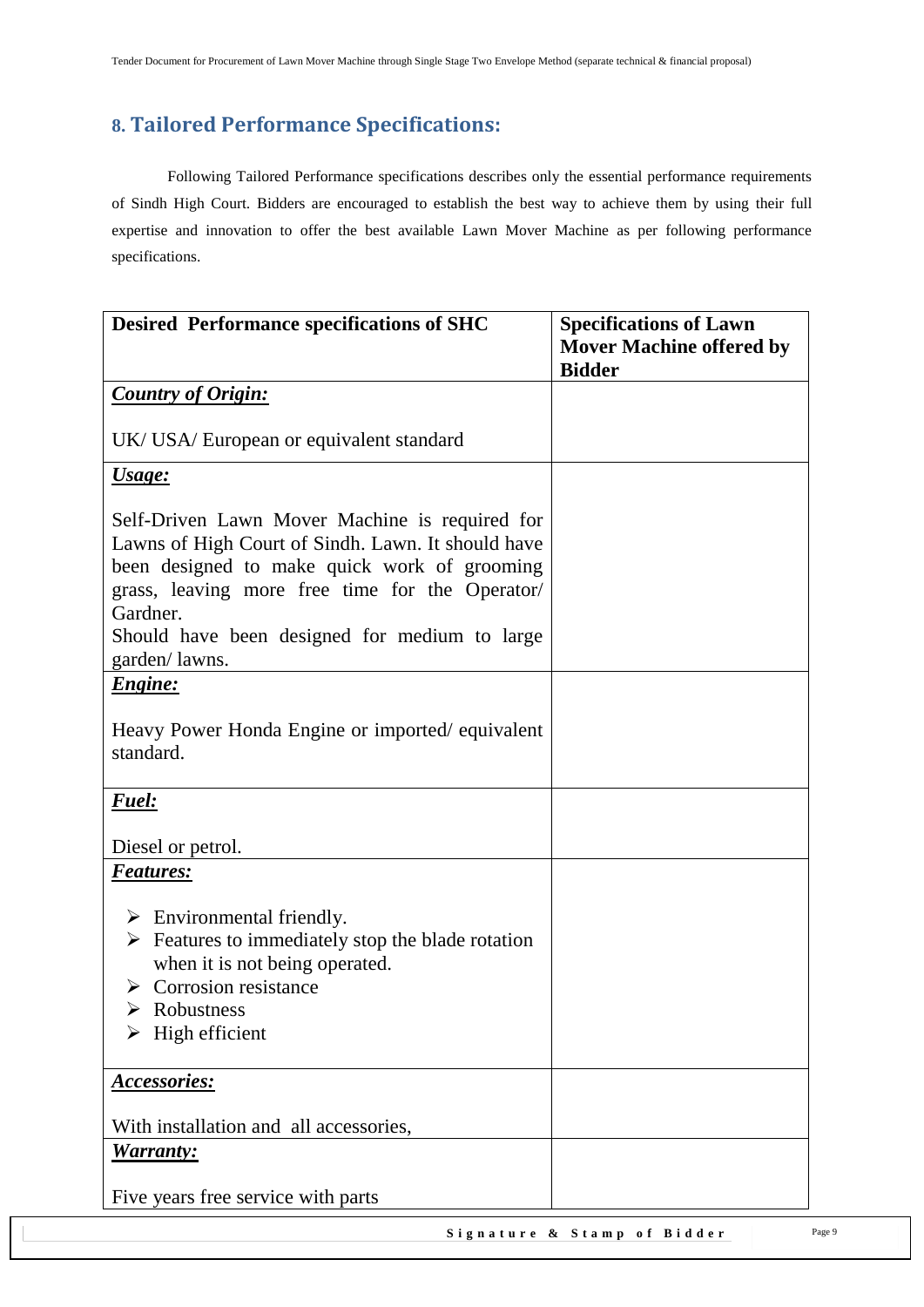| Parts:                                        |                        |
|-----------------------------------------------|------------------------|
| Parts must be easily available in the market. |                        |
| <b>Brochure</b>                               | <b>Attach Brochure</b> |

#### <span id="page-9-0"></span>**9. Sample of Financial Proposal ( to be submitted on official letter head):**

Bidders are advised to submit financial proposal as per following format on the official letter head of bidder which must be properly signed & stamped.

| S.No | Make & Model of Lawn   Unit Price without GST   Unit Price without<br><b>Mover Machine</b> | Rs. (in figures) | <b>GST Rs.</b> (in words) |
|------|--------------------------------------------------------------------------------------------|------------------|---------------------------|
|      |                                                                                            |                  |                           |

- No extra charges shall be paid for installation & transportation.
- All Government taxes shall be applicable as per rules.
- Taxes shall be deducted by the Office of A.G Sindh and its decision shall be final.
- Bidder should be active vendor I.D at the time of submission of bill.
- Bidder shall be bound to submit all required documents along with bill.

| <b>Name</b>        |  |
|--------------------|--|
| <b>Designation</b> |  |
| Cell Number        |  |
| Signature & stamp  |  |

## <span id="page-9-1"></span>**9.1. Sample of Calculation of Bid Security (along with financial proposal)**

- 1. **Bid Security of 1% of total quoted amount** will be deposited along with Tender Document in shape of BID SECURITY FORM/ PAY ORDER/ BANK DRAFT as reflected in tender notice.
- 2. Bid Security should favour Registrar, High Court of Sindh, Karachi.
- 3. Separate Bid Security must be submitted for each item as per following format.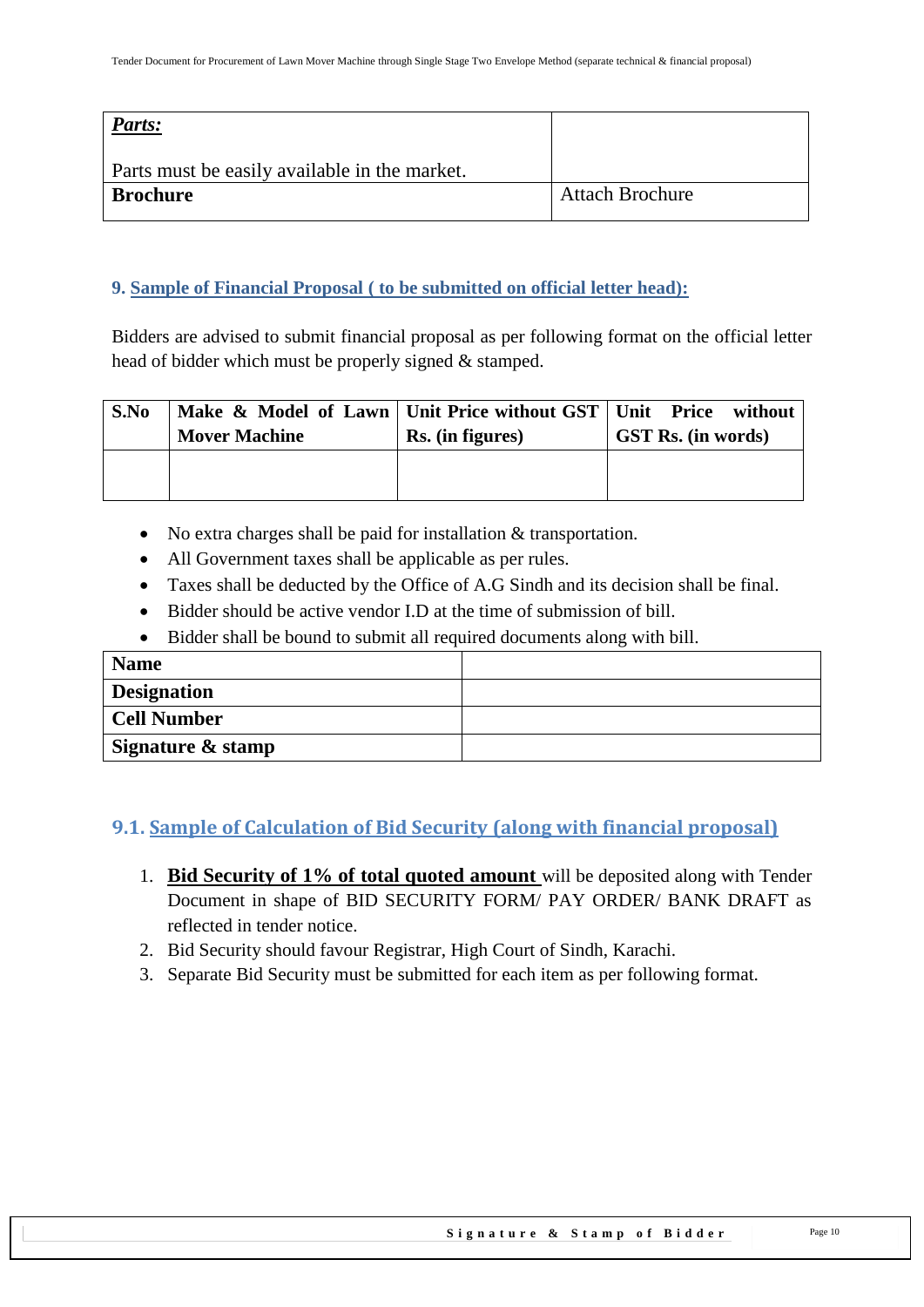| <b>Bid Security for a Lawn Mower Machine</b> |            |                 |             |  |  |  |  |  |
|----------------------------------------------|------------|-----------------|-------------|--|--|--|--|--|
| Make & Model of Quoted Item                  | Quantity   | <b>Amount</b>   |             |  |  |  |  |  |
|                                              | <b>GST</b> |                 | without GST |  |  |  |  |  |
|                                              | Rs.        |                 | Rs.         |  |  |  |  |  |
|                                              |            | <b>One</b> (01) |             |  |  |  |  |  |
| <b>Total Amount</b>                          |            |                 |             |  |  |  |  |  |
| (without GST)                                |            |                 |             |  |  |  |  |  |
| 1% of Total Amount                           |            |                 |             |  |  |  |  |  |
| <b>Pay Order Number</b>                      |            |                 |             |  |  |  |  |  |
| <b>Pay Order Issuance Date</b>               |            |                 |             |  |  |  |  |  |
| <b>Name of Banker</b>                        |            |                 |             |  |  |  |  |  |
| <b>Amount of Pay Order</b>                   |            |                 |             |  |  |  |  |  |
| <b>Period of Validity</b>                    |            |                 |             |  |  |  |  |  |

- 1. Rates must be quoted in Pakistani Currency.
- 2. Rates must be quoted without GST. GST shall be applicable as per rules.
- 3. All government taxes shall be applicable as per rules.
- 4. All government taxes will be deducted by the office of A.G Sindh and its decision shall be final in respect of taxation and billing.
- 5. Bidders must have active Vendor ID of A.G Sindh.
- 6. Successful Bidder (s) will be required to submit complete bill along with copies of required documents to Budget Branch of Sindh High Court for forwarding the same to Accountant General Sindh, Karachi.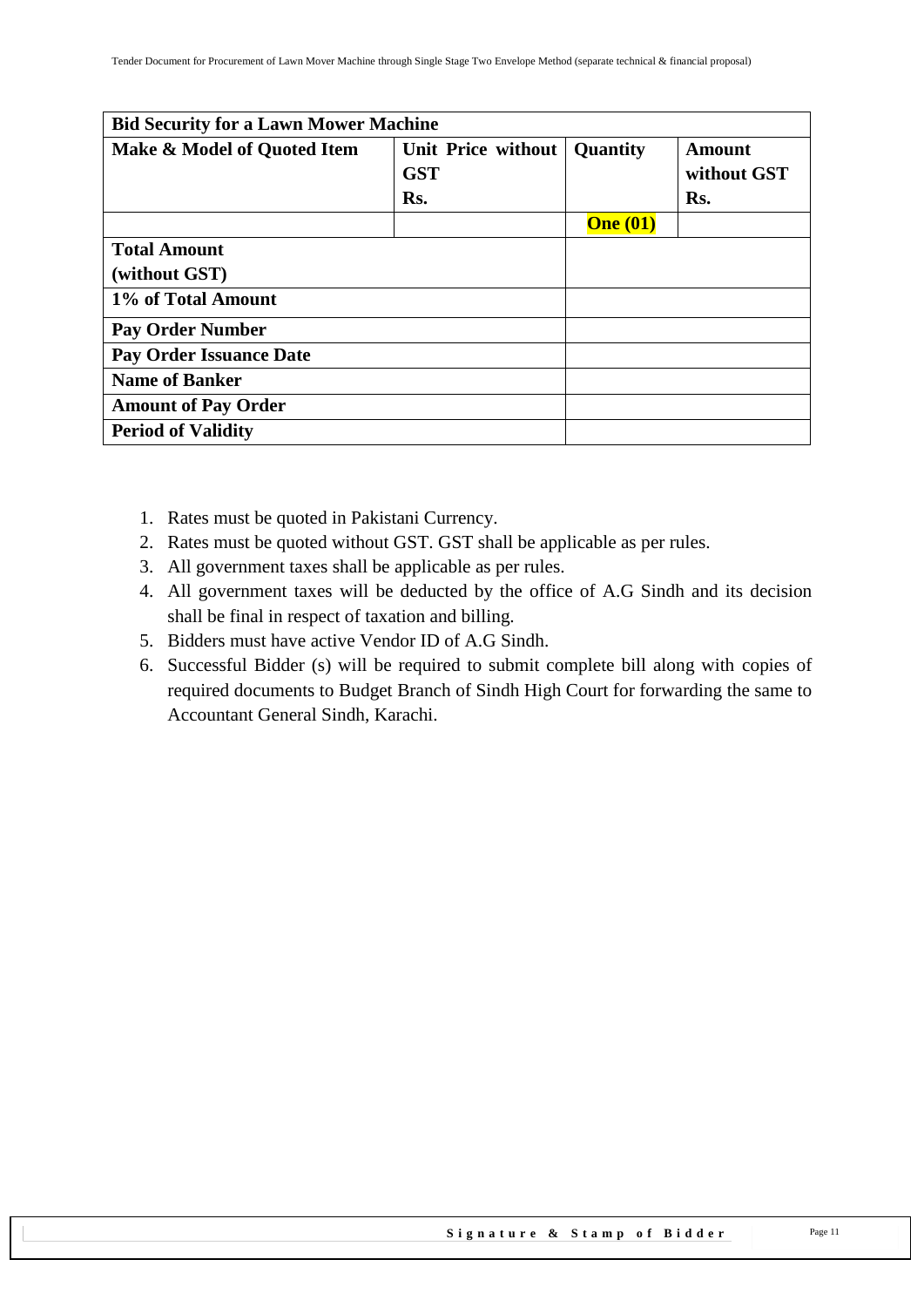## <span id="page-11-0"></span>**10. Terms & Conditions:**

- 1. **Bidding Method**: Single Stage-Two Envelopes method will be adopted for bidding process as per SPPRA Rules. Bidders are required to submit separate technical & financial proposal.
- 2. **Qualification/ Eligibility:** Bidders are bound to submit soft and hard copies of all documents as mentioned in Eligibility Criteria Section, in order to establish their eligibility to participate in bid. In case of non-availability of either, soft or hard copy, bidder may be disqualified.
- 3. **Release of Bid Security**: The bid security of unsuccessful bidder will be released by SHC after award of work or after expiry of bid validity period as per rules.
- 4. **Late Bids**: Sindh High Court shall not consider any bid that arrives after the deadline for submission of bids, as reflected in NIT. Any bid received after the deadline for submission of bids shall be declared late, rejected, and returned unopened to the Bidder.
- 5. **Responsive Bids**: A substantially responsive Bid is one that conforms to all the terms, conditions, and specifications of the Bidding Documents without material deviation, reservation, or omission. Non-responsive Bids shall not be considered. Bidders are advised in their own interest to prepare their bids as per format, requirements, terms & conditions, mentioned in bid documents. Bidders are also advised to submit soft and hard copies of all required documents along with their bids.
- 6. **Award of Contract**: Sindh High Court may award the Contract to the **technically qualified Bidder** whose offer has been determined to be the lowest bid and is substantially responsive to the Bidding Documents, provided further that the Bidder is determined to be qualified to perform the Contract satisfactorily.
- 7. **Notification/ Purchase Order for Award of Contract**: Prior to the expiration of the period of bid validity, Sindh High Court will notify the successful Bidder, in writing, that its Bid has been accepted. Until a formal Contract is prepared and executed, the purchase order/ notification of award shall constitute a binding Contract.
- 8. **Performance Security**: The bid security of successful bidder will be released after submission of Performance Security equal to **5% of total cost of contract**.
- 9. **Release of Performance Security**: Performance Security shall be released after successful delivery of goods and issuance of satisfactory certificate from Assistant Registrar, Resident-II.
- 10. **Validity Period:** The procurement contract will be awarded within bid **validity period i.e. 90 days** as per SPRRA Rules.
- 11. **Receiving/Acceptance of Purchase Order:** The vendor will sign the copy of the Purchase Order as acknowledgement. Copy of Purchase Order along with relevant documents must be submitted along with bill.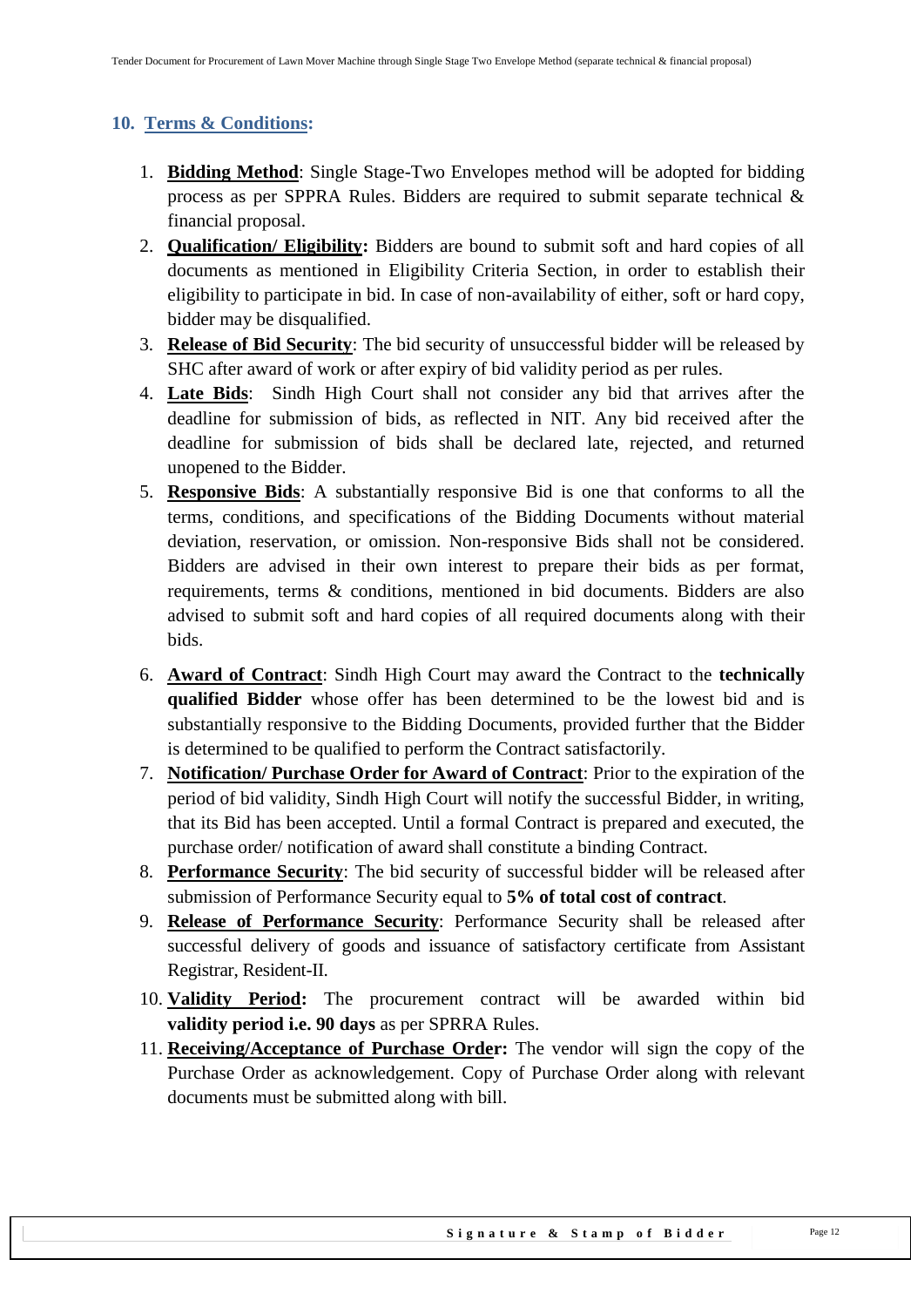- 12. **Delivery Mechanism**: Successful bidder shall deliver the goods within **fifteen (15) calendar days** of issuance of Purchase Order.
- 13. **Delayed Delivery:** 1% penalty of the total amount will be imposed per day for which the company/firm/agency failed to deliver within the delivery/execution period or the request for extension in delivery time declined by SHC.
- 14. **Inspection:** Physical inspection will be carried out by the Store Supervisor of this Court. Ordered material is subject to final inspection at the time of delivery.
- 15. **Quantity Delivered:** Competent Authority reserves the right to increase/decrease the quantity as per requirement and availability of funds, as per rules.
- 16. **Payment Term:** Payment shall not be made in advance before making delivery. Payment shall be issued by the office of A.G Sindh and cheque will be handed over to bidder (s) or his authorized representative (s).
- 17. **Condition of Goods**: All items must meet in all respects with the specifications & conditions of the Order and must be in good condition & conform to the best industrial quality standards; otherwise they will be liable to be rejected as per rules.
- 18. **Rejection of Goods:** We reserve the right to cancel any or all the items if material is not in accordance with our specification or if the delivery is delayed.
- 19. **Disclosure of Confidential Script/Material:** All rights reserve with the SHC and no information either in written/electronic media/copying form should be disseminated without the permission of the authority.
- 20. **Resolution of Differences:** In case of any difference or dispute arises between the parties, the same shall be dealt with as per rules.
- 21. **Rules, Regulations & Policies:** All rules, regulations and policies will be governed in accordance to the SPPRA.
- 22. **Mistakes in Calculation:** The contractor/ supplier will be liable for any mistakes in calculation of price/ rate and amount and shall be liable to suffer the loss arises at any stage of contract, due to mistakes in calculation or tax rates.
- 23. **Government tax(es), levi(es) and charges(s)**: All Government taxes (including Income tax and stamp duty), levies and charges will be charged as per rules. Bidder should keep them updated regarding taxation issues in consultation with the relevant tax regulatory authorities.
- 24. **Stamp Duty**: Stamp duty will be levied as per rules.
- 25. **Alternative Bids**: Alternative bids shall not be considered.
- 26. **Cost of Bidding**: The Bidder shall bear all costs associated with the preparation and submission of its bid, and Sindh High Court shall not be responsible or liable for those costs, regardless of the conduct or outcome of the bidding process.
- 27. **Rights of Sindh High Court**: Sindh High Court reserves the right to accept or reject any bid, and to annul the bidding process and reject all bids at any time prior to contract award, without thereby incurring any liability to Bidders.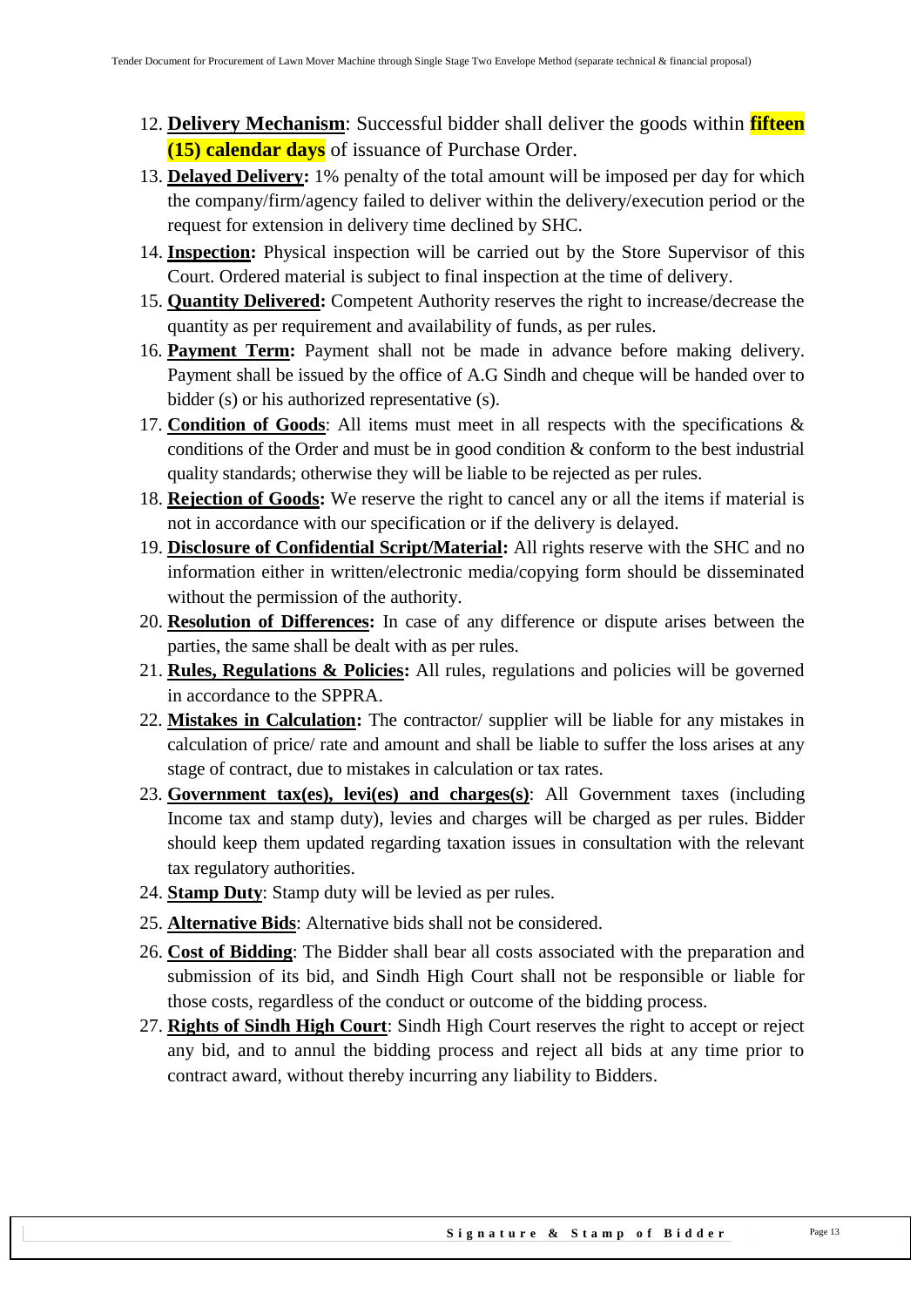- 28. **Interest on Late Payments**: No interest shall be paid on late payment if cheque is received late from the Office of A.G Sindh. However, every effort shall be made for timely payments to successful bidders.
- 29. **Insurance:** The goods supplied under that contract should be fully insured. All cost of insurance shall be paid by the successful bidder. If the goods are not insured then risk if any shall be suffered by the successful bidder.
- 30. **Warrants:** Supplier must warrants that goods supplied would be new, unused and as per best industrial standards.
- 31. **Termination of Contract**: SHC may terminate the contract, if the successful bidder fails to supply all or parts of goods within definite time or fails to perform any other obligations of contract or bidder has failed to submit performance security or bidder has involved in fraud/ corruption.

It is hereby certified that the terms and conditions have been read, agreed upon and signed.

| Name:               |  |
|---------------------|--|
| <b>Designation:</b> |  |
| Signature & stamp   |  |
| <b>Cell No</b>      |  |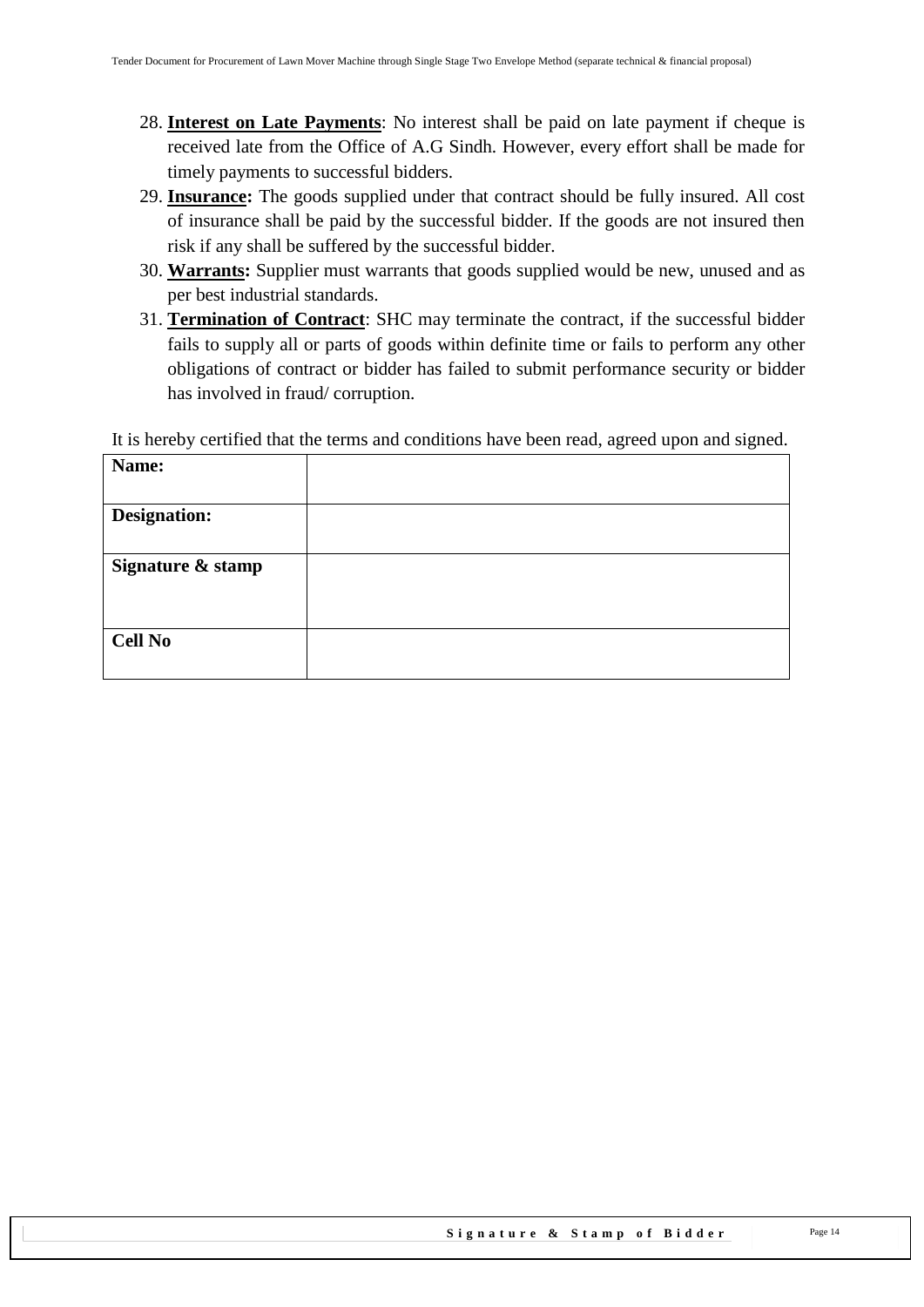# <span id="page-14-0"></span>**11. Sample of Purchase Order:**

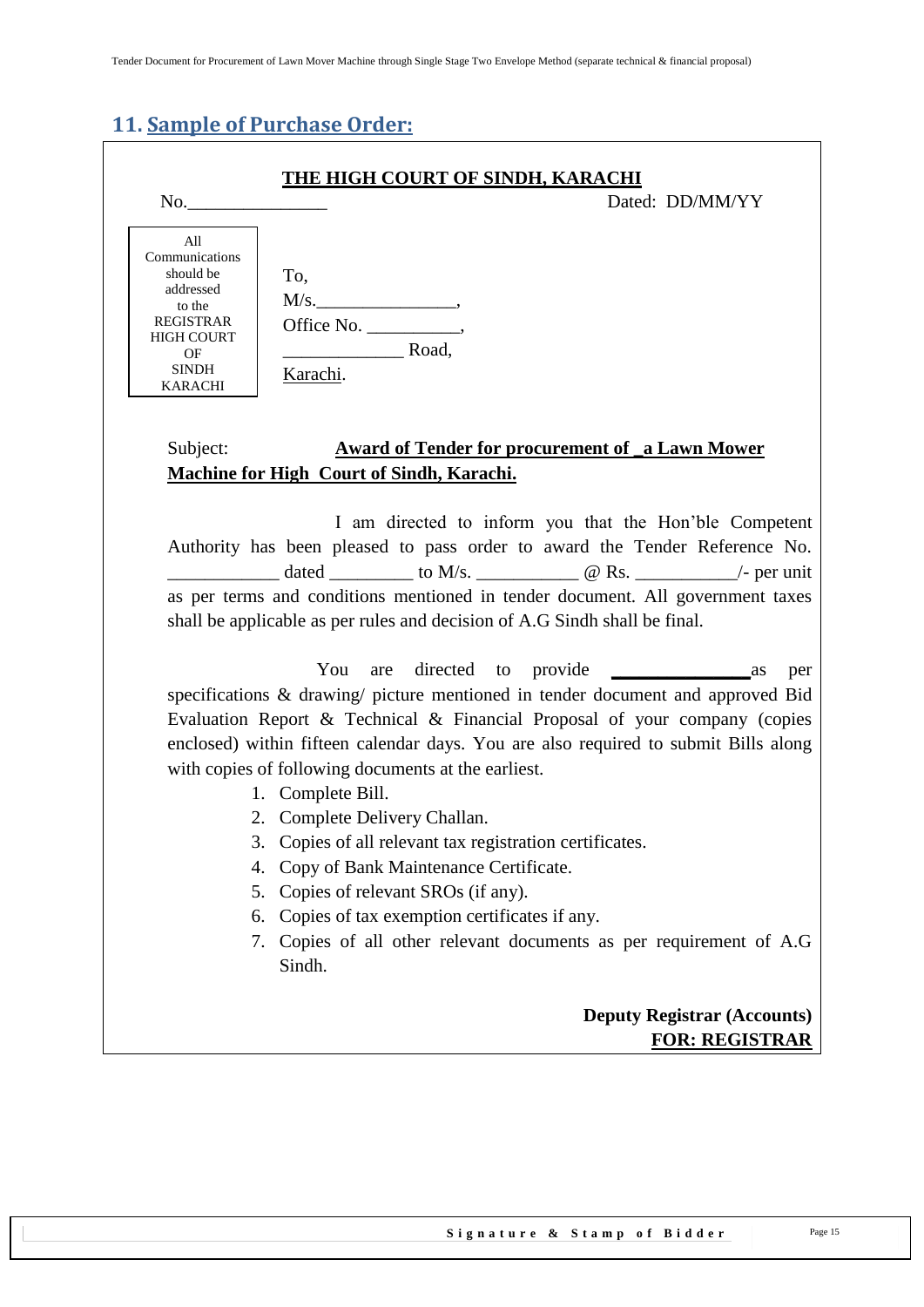| I have carefully read & understood the contents of "Sample Purchase Order" and I do |
|-------------------------------------------------------------------------------------|
| not have any objection on its contents.                                             |
|                                                                                     |
|                                                                                     |
|                                                                                     |
|                                                                                     |
|                                                                                     |
|                                                                                     |
|                                                                                     |
|                                                                                     |
|                                                                                     |

# <span id="page-15-0"></span>**12. Sample of Satisfactory Certificate:**

| It is certified that M/s.                                   | has delivered goods as per Purchase                       |  |  |  |  |  |
|-------------------------------------------------------------|-----------------------------------------------------------|--|--|--|--|--|
| $\&$<br>Order(s)                                            | and Tender document dated                                 |  |  |  |  |  |
|                                                             | . All the delivered goods were as per specifications $\&$ |  |  |  |  |  |
| requirements of this Court. Payment may be made to supplier |                                                           |  |  |  |  |  |
| <b>Assistant Registrar (Resident-II)</b>                    |                                                           |  |  |  |  |  |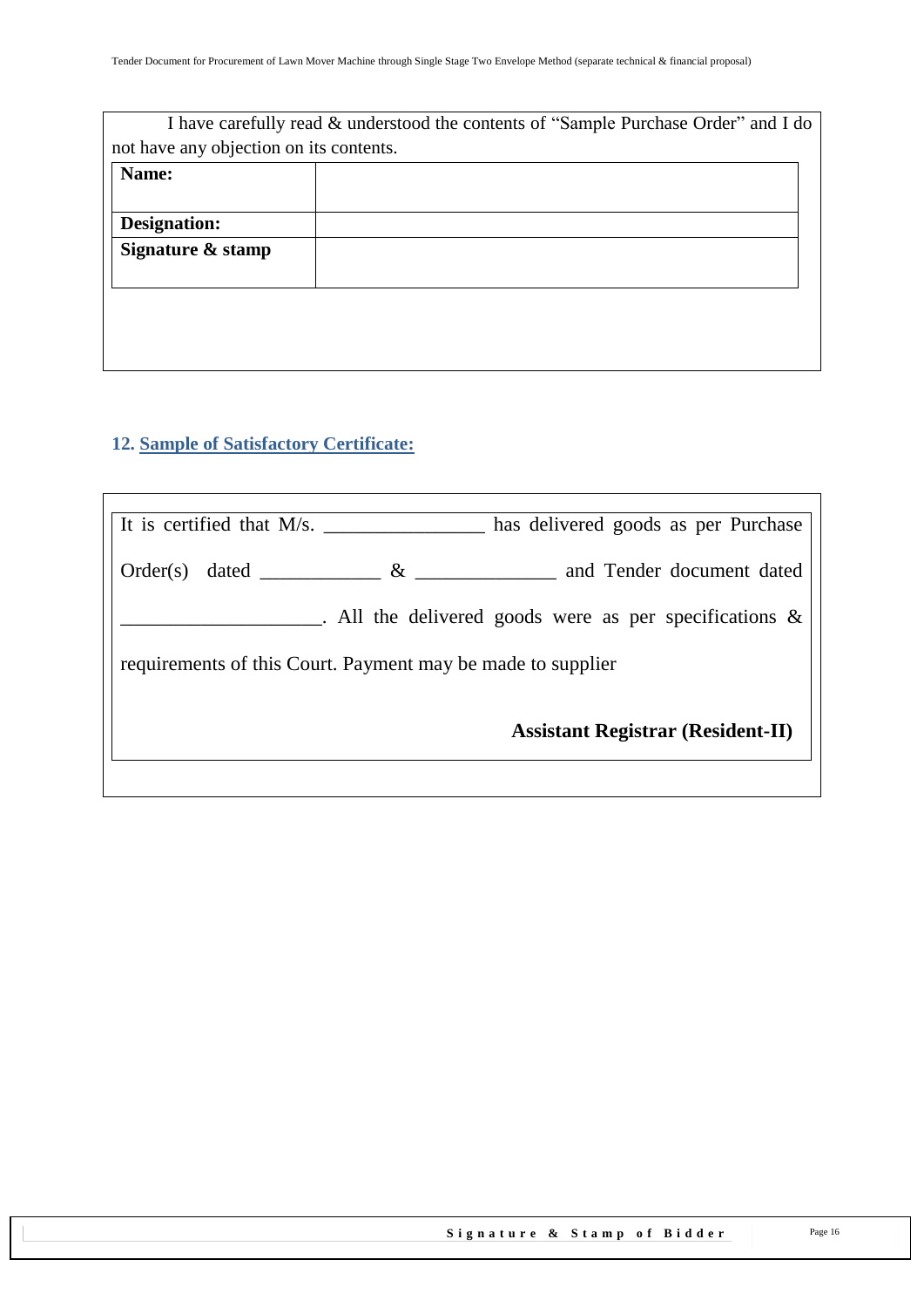# <span id="page-16-0"></span>**13. Sample of Contract to be made with successful bidder**

#### **CONTRACT BETWEEN SHC AND SUPPLIER FOR SUPPLY OF \_LAWN MOWER MACHINE FOR HIGH COURT OF SINDH, KARACHI**

This Deed of Agreement is made and entered into on day of  $\alpha$ 2019

#### **BETWEEN**

*Sindh High Court Establishment through its Registrar having its Office at High Court of* Sindh, Saddar, Karachi, (here in after called SHC which term shall include its successors and assigns) on the **One Part**.

#### **AND**

\_\_\_\_\_\_\_\_\_\_\_\_\_\_\_\_\_\_\_\_\_\_\_\_\_\_\_\_\_\_ having its office at \_\_\_\_\_\_\_\_\_\_\_\_\_\_\_\_\_\_\_\_\_\_ (here in after called SUPPLIER which term shall include successors and assigns) on the Other Part.

And whereas SHC desires to purchase the set of the set of the set of the set of the set of the set of the set of the set of the set of the set of the set of the set of the set of the set of the set of the set of the set of requirements, terms & conditions mentioned in tender document and approved bid evaluation report.

**And whereas** SUPPLIER expresses his desire to provide the same as per specifications/ requirements, terms & conditions mentioned in tender document and approved bid evaluation report.

**And whereas** Supplier has represented that it is a professional and has the technical expertise, experience and resources to provide the goods as per specifications/ requirements, mentioned in tender documents.

**Whereas** on the basis of the Supplier"s representations, SHC has agreed to purchase the same, in accordance with the terms and conditions tender document and this Agreement.

Now, therefore in consideration of the mutual promises and obligations set out in this Agreement, the sufficiency of which is hereby acknowledged, the Parties, intending to be legally bound, agree as follows:

Now this deed of agreement witness the terms and conditions as follows :

- 1. That the Agreement shall come into force immediately and shall remain valid till complete delivery of goods.
- 2. That the quality and quantity of Lawn Mover Machine shall be as per specification/ requirements mentioned in tender document.
- 3. That the delivery of the materials shall be made by SUPPLIER at their own cost, management and responsibility as per tender document.
- 4. That SUPPLIER shall be fully responsible for delivery of Lawn Mover Machine in good condition at the Stores of SHC through delivery dockets in triplicate.
- 5. That Representatives of SHC i.e. Assistant Registrar, Resident-II and Store Supervisor shall inspect the Lawn Mover Machine and reserves the right to reject the same if the representative(s) considers those to be inferior quality to the approved specifications.
- 6. That Lawn Mover Machine rejected by the representative(s) of SHC shall be replaced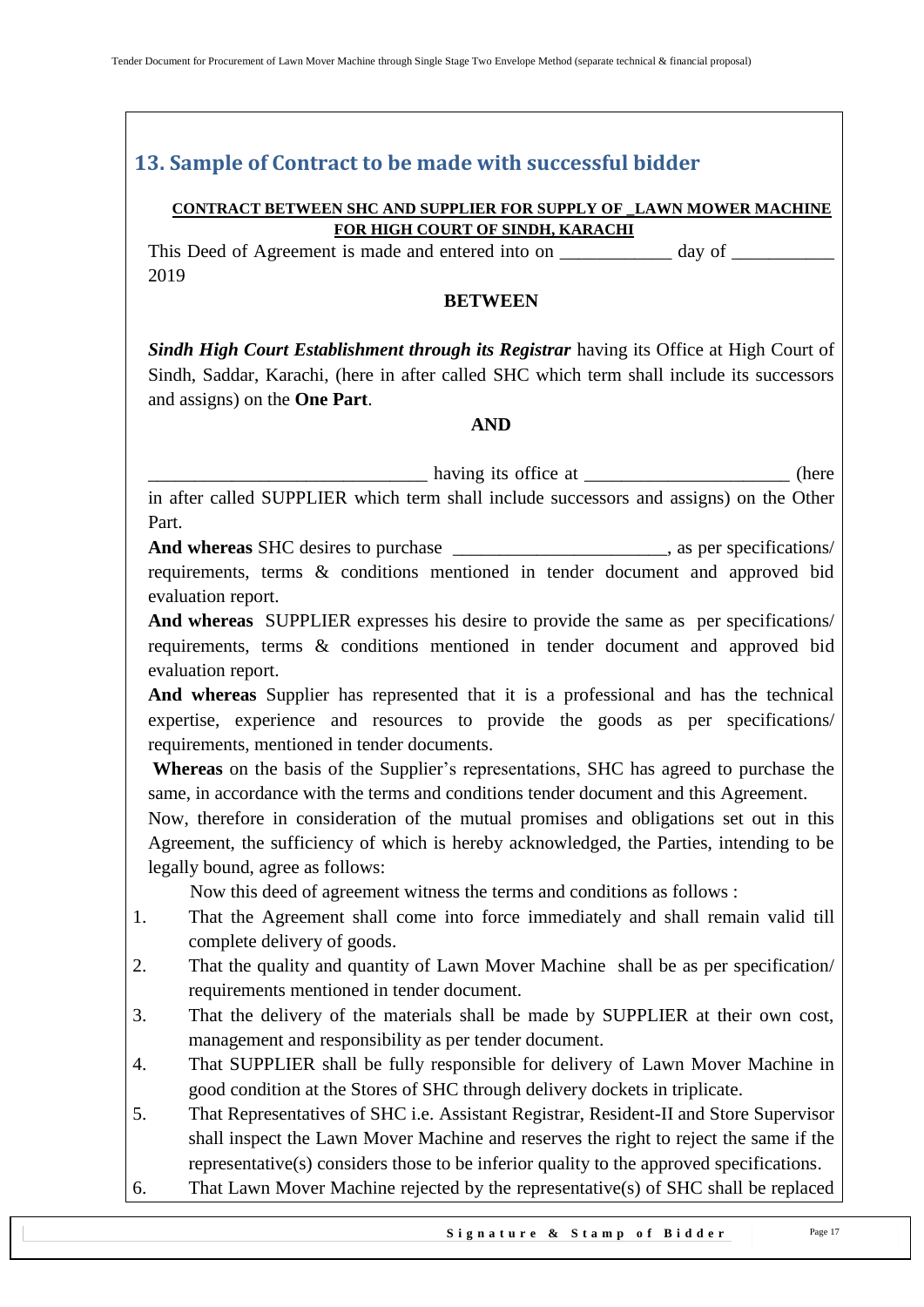by SUPPLIER and SUPPLIER shall bear all risks/costs of the materials rejected by SHC.

- 7. That SHC reserves the right to change the quantity of items as per availability of budget and rules.
- 8. That SUPPLIER shall indemnify SHC in respect of all claims, damages, compensation or expenses payable in consequence of any injury or accident caused by them i.e., SUPPLIER.
- 9. That cost of transportation, or any other incidental charges, if required in connection of the delivery of Lawn Mover Machine shall be borne by SUPPLIER, as per rules.
- 10. That bills submitted by SUPPLIER shall be forwarded to A.G Sindh by SHC. SUPPLIER shall be responsible to submit copies of relevant documents along with bill in coordination with Office of Budget Branch of SHC.
- 11. That all taxes shall be deducted by the Office of A.G Sindh and its decision shall be final.
- 12. That all government taxes shall be applicable as per rules.
- 13. That Bid Security shall be released after submission of Performance Security of 5% of contract price.
- 14. That if SUPPLIER fails to deliver the materials as per agreed Schedule, penalty will be imposed by SHC at the rate of (1%) of total contract value for each day of delay.
- 15. That the terms of this Agreement shall be GOVERNED by the Laws of the Land.
- 16. The failure of a Party to fulfill any of its obligations under this Agreement shall not be considered to be a breach of, or a default under, this Agreement insofar as the inability arises from an event of Force Majeure, provided that the Party affected by that event has taken reasonable precautions, due care and attempted to put in place reasonable alternative arrangements all with the objective of carrying out the terms of this Agreement.
- 17. That In the event of any question or difference or dispute whatsoever arising between the Parties under or in connection with this Agreement or any provision herein contained or its constructions hereof, or as to any matter in any way connected therewith or arising therefrom which cannot be resolved amicably shall be referred to arbitration and finally settled by three arbitrators, one to be appointed by each party and the third by the two appointed arbitrators, in accordance with the Arbitration Act, 1940. The language of arbitration shall be English and the venue of the arbitration shall be Karachi. The decision of the arbitrators shall be final and binding on the Parties who shall give full effect thereto. Any judgment may be entered upon the award in any competent court having jurisdiction.

 IN WITNESS WHEREOF, each of the Parties has caused this Agreement to be executed by their respective, fully authorized representatives as of the date first written above.

**REGISTRAR, HIGH COURT OF SINDH** M/S.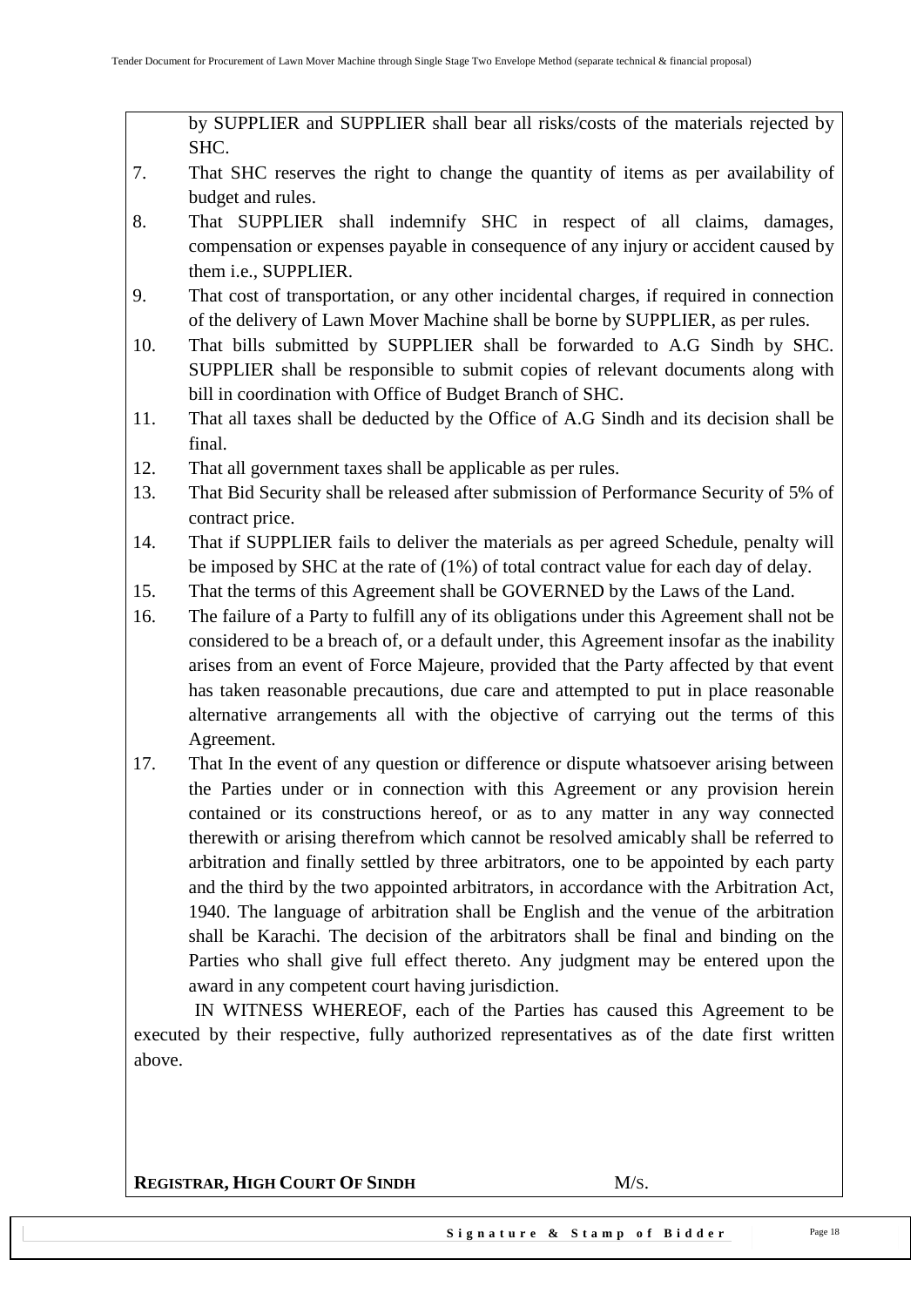| SIGNATURE & OFFICIAL STAMP<br><b>STAMP</b> | SIGNATURE & OFFICIAL |
|--------------------------------------------|----------------------|
| <b>WITNESS:</b>                            |                      |
| NAME:                                      |                      |
| SIGNATURE & OFFICIAL STAMP<br><b>STAMP</b> | SIGNATURE & OFFICIAL |
| NAME:                                      |                      |

I have carefully read & understood the contents of "Sample Contract" and I do not have any objection on its contents.

| Name:               |  |
|---------------------|--|
|                     |  |
| <b>Designation:</b> |  |
|                     |  |
| Signature & stamp   |  |
|                     |  |
|                     |  |
|                     |  |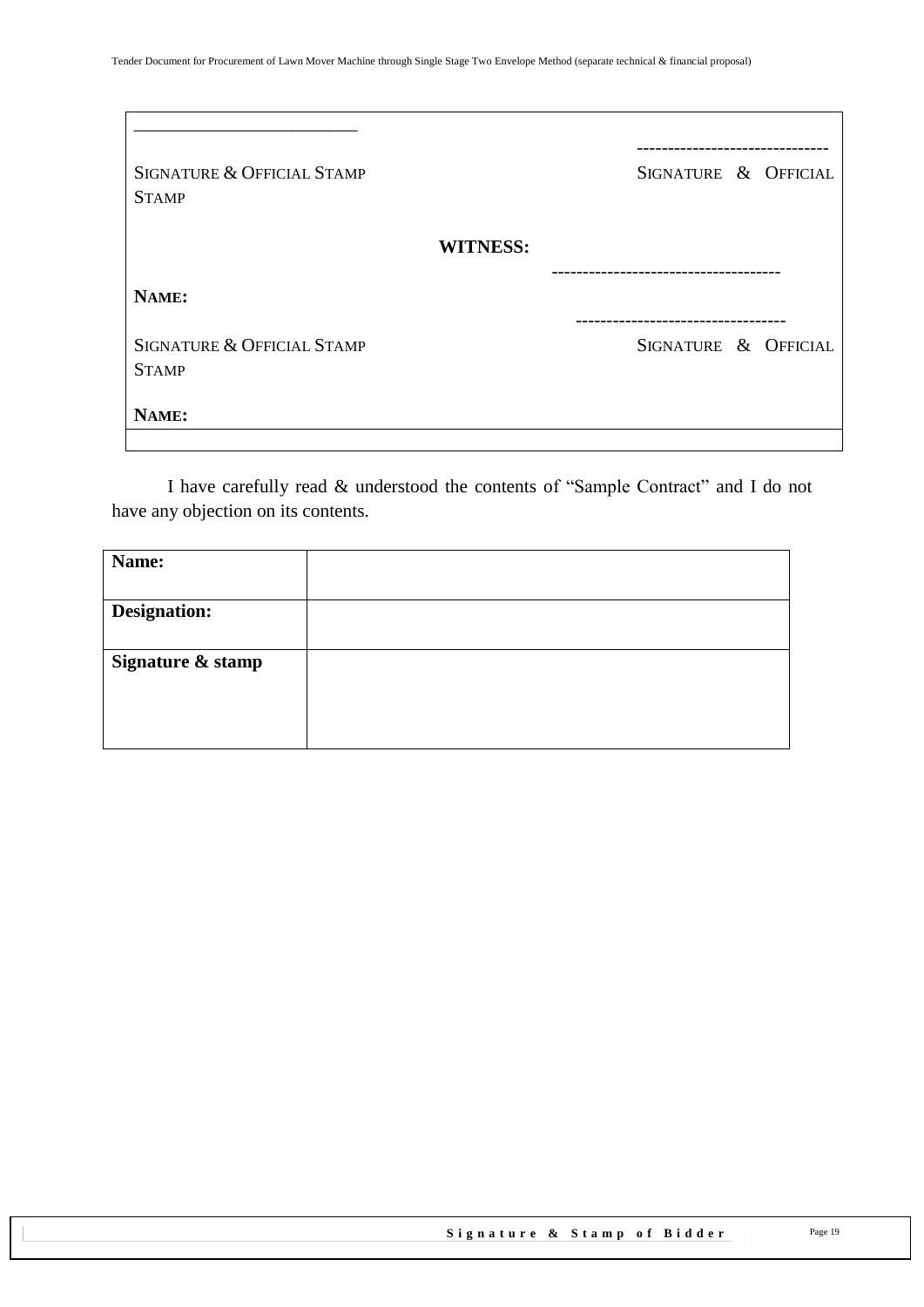# <span id="page-19-0"></span>**14. Format of Undertaking:**

.

|    | We,                                                                  | located<br>at                                                                                                                                                                                                                                                                                                                                                                                                                           |
|----|----------------------------------------------------------------------|-----------------------------------------------------------------------------------------------------------------------------------------------------------------------------------------------------------------------------------------------------------------------------------------------------------------------------------------------------------------------------------------------------------------------------------------|
|    |                                                                      | do hereby declare on Oath at under:-                                                                                                                                                                                                                                                                                                                                                                                                    |
|    | operation.                                                           | 1. That we are not black listed from any government/semi government/autonomous/<br>private or any other national or international organization since the date of                                                                                                                                                                                                                                                                        |
|    | organization.                                                        | 2. That there is no outstanding dispute between our company and any other                                                                                                                                                                                                                                                                                                                                                               |
|    | 3. That we are not defaulter with any bank or financial institution. |                                                                                                                                                                                                                                                                                                                                                                                                                                         |
| 4. | Sindh.                                                               | That we have not provided any false/ misleading information to High Court of                                                                                                                                                                                                                                                                                                                                                            |
|    |                                                                      | 5. It is undertaken that our organization will not engage in corrupt, fraudulent,<br>collusive, coercive or obstructive practices in competing for the tender in question.                                                                                                                                                                                                                                                              |
|    | procurement of any contract.                                         | 6. It is undertaken to indemnify Sindh High Court for any loss or damage incurred due<br>to corrupt business practices of our organization (if any) and if the same is proved<br>then we will pay compensation to High Court of Sindh an amount equivalent to ten<br>times the sum of any commission, gratification, bribe, finder's fee or kickback<br>given by our organization (if any) for the purpose of obtaining or inducing the |
|    | <b>Name of Deponent:</b>                                             |                                                                                                                                                                                                                                                                                                                                                                                                                                         |
|    | <b>Designation:</b>                                                  |                                                                                                                                                                                                                                                                                                                                                                                                                                         |
|    | Signature & stamp                                                    |                                                                                                                                                                                                                                                                                                                                                                                                                                         |
|    |                                                                      |                                                                                                                                                                                                                                                                                                                                                                                                                                         |